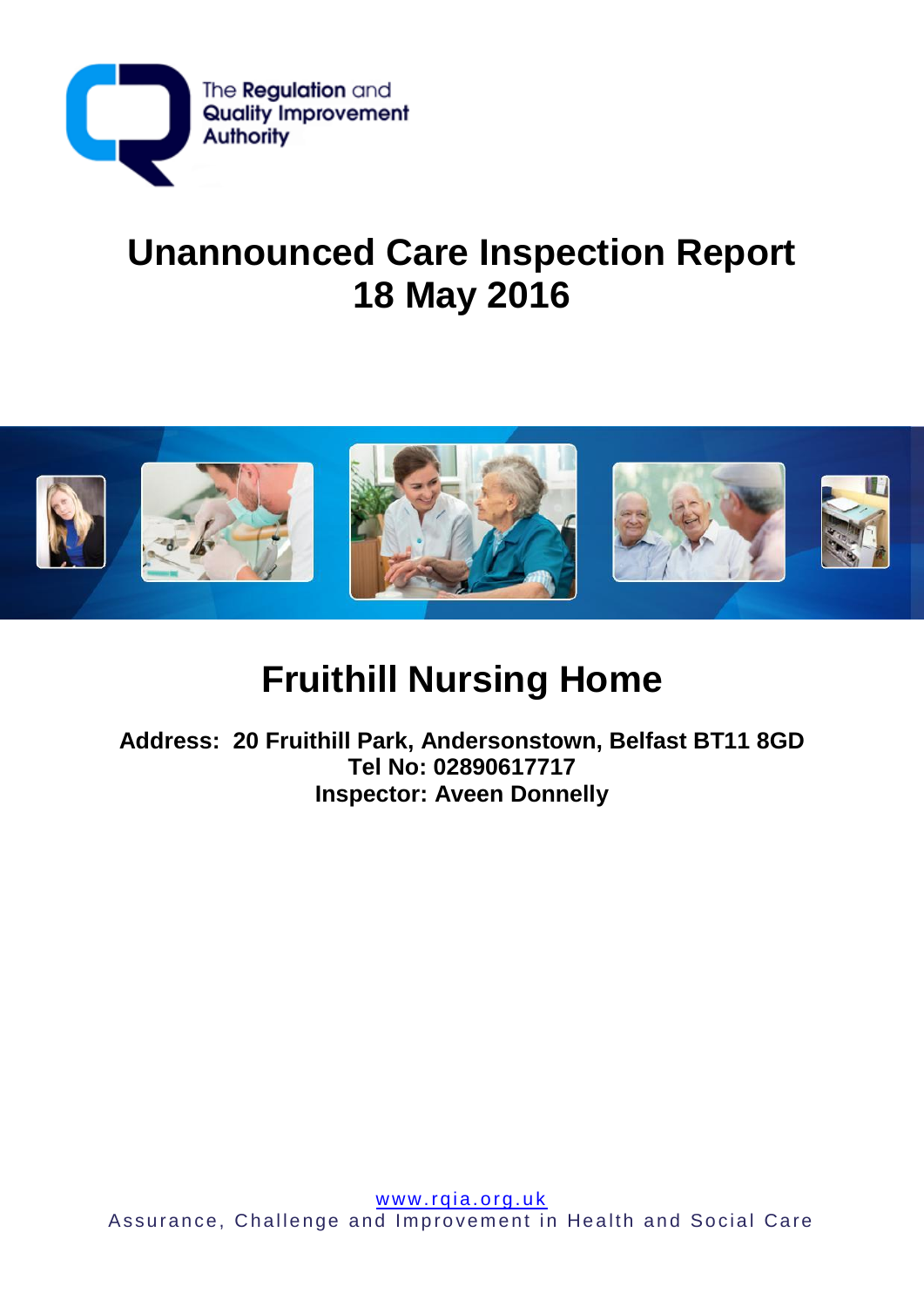# **1.0 Summary**

An unannounced inspection of Fruithill Nursing Home took place on 18 May 2016 from 10.00 to 15.15 hours. The inspection sought to assess progress with any issues raised during and since the previous inspection and to determine if the home was delivering safe, effective and compassionate care and if the service was well led.

## **Is care safe?**

Staff, patients' and patients' representatives commented that they felt the care provided in the home was safe. Recruitment and selection processes were in place and ensured that all employees were registered with the relevant professional bodies prior to employment; and enhanced criminal checks had also been completed. Staff received an induction period, which ensured that they had the basic knowledge needed to begin work. Staffing levels were subject to regular review and our observations on the day of inspection were that patients' needs were being met in a timely and unhurried manner. Staff training was up to date and those consulted with were knowledgeable regarding their roles and responsibilities in regards to adult safeguarding. Patients' accident/incidents were managed appropriately. However, a deficit was identified, specifically in relation to the provision of regular supervision and appraisal to staff. A recommendation has been made in this regard. Compliance with this recommendation will further drive improvement in this domain.

## **Is care effective?**

Communication was well maintained in the home and all staff consulted confirmed that there was good teamwork in the home, which enabled the patients' needs to be met more effectively. Although there had not been regular staff, patients or relatives meetings, all those consulted with were aware of how to raise concerns, should they need to. However, a review of patients care records identified areas that required improvement. As such, one requirement has been made in regards to the completion of separate risk assessments for patients who require the use of a lap-belt. Two recommendations have been made in relation to the completion of care plans for patients who have 'do not attempt resuscitation' (DNAR) directives in place; and in relation to the completion of patients' risk assessments and care plans, within the recommended period, following admission.

#### **Is care compassionate?**

Staff interactions were observed to be compassionate, caring and timely. Patients consulted with confirmed that patients were treated with respect and dignity and were afforded choice in regards to what they ate, the clothing they wore or where they wanted to spend their day. There was a range of activities available for patients to choose from and there was a very welcoming atmosphere in the home, towards visitors. Staff, patients and patients' representatives commented positively regarding the care in the home and some comments have been included in the report. Comments from a lay assessor have also been included in the report. There was evidence that the patients were happy living in the home.

#### **Is the service well led?**

There was a clear organisational structure in place and the home was operating within the categories of care, for which the home is registered. Discussion took place with the responsible person in regards to the appointment of a permanent manager. RQIA had been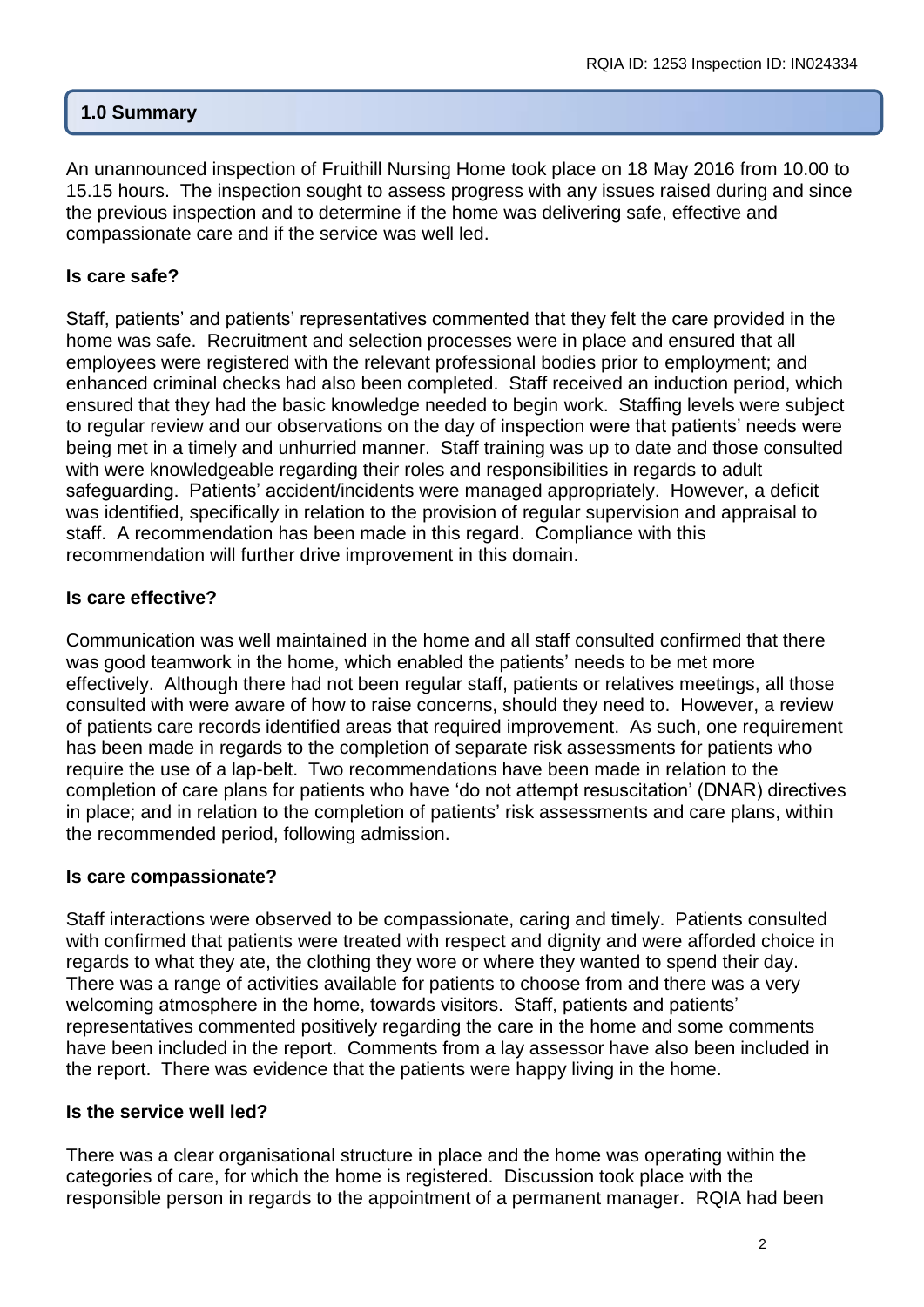notified appropriately of all relevant incidents; and there was evidence that any complaints had been managed appropriately. Comments from staff, patients and patients' representatives indicated that they felt that the home was well-led; however, a requirement has been stated to ensure that an annual quality report is completed. Two recommendations have also been stated in regards to further developments that are required in the auditing process of patients' falls; and in the auditing process of patients' care records.

This inspection was underpinned by The Health and Personal Social Services (Quality, Improvement and Regulation) (Northern Ireland) Order 2003, The Nursing Homes Regulations (Northern Ireland) 2005 and the DHSS Care Standards for Nursing Homes 2015.

## **1.1 Inspection outcome**

|                                                                             | <b>Requirements</b> | <b>Recommendations</b> |
|-----------------------------------------------------------------------------|---------------------|------------------------|
| Total number of requirements and<br>recommendations made at this inspection | $*$                 | *ፍ                     |

The total number of requirements and recommendations above includes one recommendation that was not met and has been made for the second time.

Details of the QIP within this report were discussed with the acting manager and responsible person, as part of the inspection process. The timescales for completion commence from the date of inspection. Enforcement action did not result from the findings of this inspection.

### **1.2 Actions/enforcement taken following the most recent care inspection**

The most recent inspection of the home was an unannounced care inspection undertaken on 18 August 2015. Other than those actions detailed in the previous QIP there were no further actions required. Enforcement action did not result from the findings of this inspection.

RQIA have also reviewed any evidence available in respect of serious adverse incidents (SAI's), potential adult safeguarding issues, whistle blowing and any other communication received since the previous care inspection. There were no areas that required to be followed up in this inspection.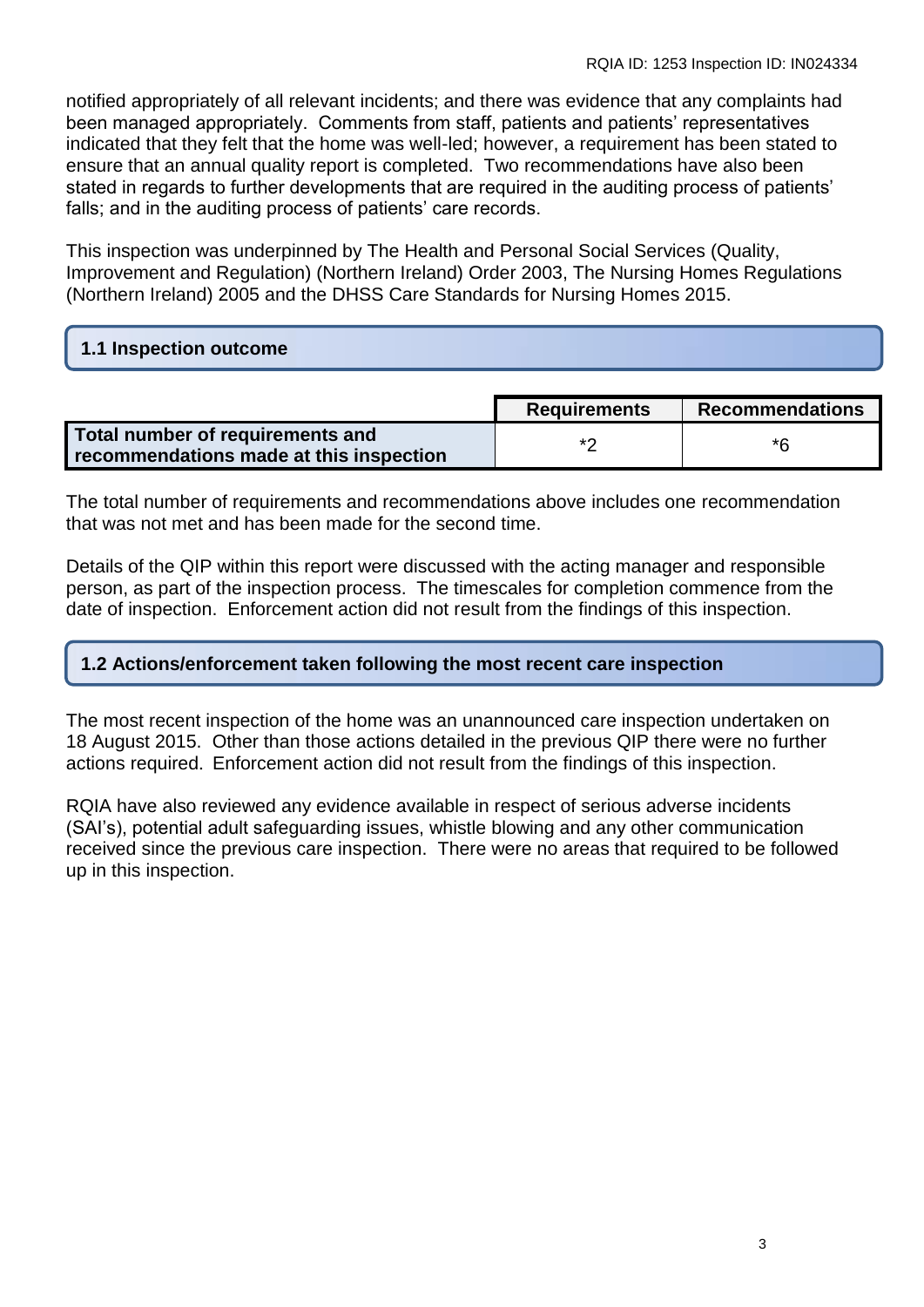# **2.0 Service details**

| <b>Registered organisation/registered</b><br>person:                                                                                                     | <b>Registered manager:</b><br>Martina Kearney (Acting) |
|----------------------------------------------------------------------------------------------------------------------------------------------------------|--------------------------------------------------------|
| <b>Orla Frances Sheehan</b>                                                                                                                              |                                                        |
| Person in charge of the home at the time                                                                                                                 | Date manager registered:                               |
| of inspection:                                                                                                                                           | Application not submitted                              |
| Martina Kearney                                                                                                                                          |                                                        |
| <b>Categories of care:</b>                                                                                                                               | <b>Number of registered places:</b>                    |
| NH-LD, NH-I, NH-PH, NH-PH(E), NH-TI                                                                                                                      | 35                                                     |
| There shall be a maximum of two patients<br>accommodated in category NH-LD. The home<br>is approved to provide care on a day basis only<br>to 2 persons. |                                                        |

# **3.0 Methods/processes**

Specific methods/processes used in this inspection include the following:

Prior to inspection we analysed the following information:

- notifiable events submitted since the previous care inspection
- the registration status of the home
- written and verbal communication received since the previous care inspection
- the returned quality improvement plans (QIPs) from inspections undertaken in the previous inspection year
- the previous care inspection report
- pre inspection assessment audit

During the inspection, care delivery/care practices were observed and a review of the general environment of the home was undertaken. The inspector also met with four patients, four care staff, two nursing staff and four patient's representatives. The following information was examined during the inspection:

- validation evidence linked to the previous QIP
- staffing arrangements in the home
- five patient care records
- staff training records
- accident and incident records
- audits
- records relating to adults safeguarding
- complaints records
- recruitment and selection records
- policies and procedures
- NMC and NISCC registration records
- staff induction, supervision and appraisal records
- staff, patients' and patients' representative questionnaires
- monthly monitoring reports in accordance with Regulation 29 of The Nursing Homes Regulations (Northern Ireland) 2005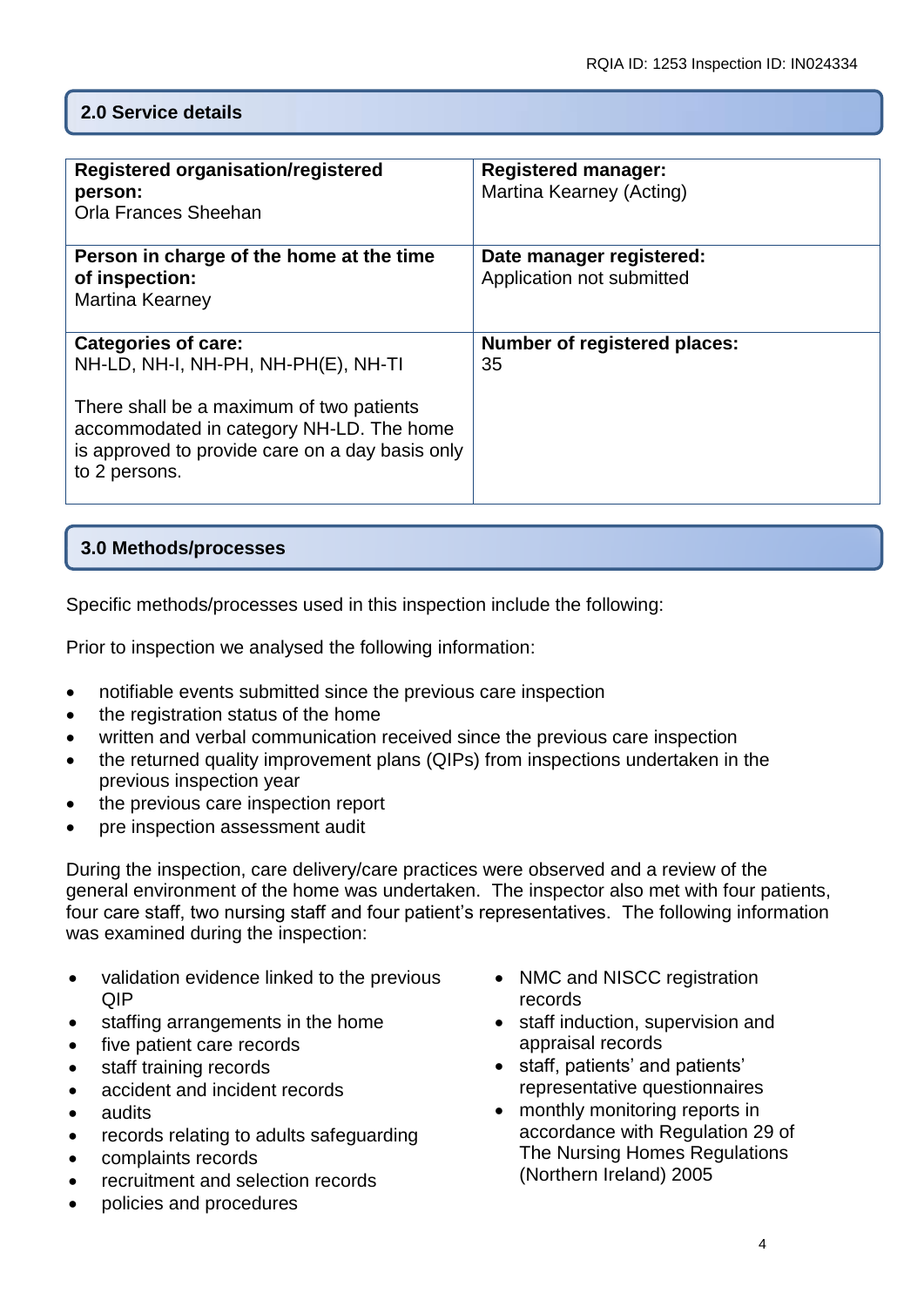#### **4.0 The inspection**

## **4.1 Review of requirements and recommendations from the most recent inspection dated 18 August 2015**

The most recent inspection of the home was an unannounced care inspection. The completed QIP was returned and approved by the care inspector and will be validated during this inspection.

## **4.2 Review of requirements and recommendations from the last care inspection dated 18 August 2015**

|                                                                                             |                                                                                                                                                                                                                                                                                                                                                                                                                                                                                                                                                                       | <b>Validation of</b><br>compliance |
|---------------------------------------------------------------------------------------------|-----------------------------------------------------------------------------------------------------------------------------------------------------------------------------------------------------------------------------------------------------------------------------------------------------------------------------------------------------------------------------------------------------------------------------------------------------------------------------------------------------------------------------------------------------------------------|------------------------------------|
| <b>Requirement 1</b><br><b>Ref: Regulation 13.7</b><br><b>Stated: Second time</b>           | The registered person must ensure that:<br>the fridge in the dining room is kept clean<br>commode buckets in the sluices are stored off<br>the floor<br>Action taken as confirmed during the<br>inspection:<br>We observed the dining room fridge and sluice<br>rooms to be clean and well maintained.                                                                                                                                                                                                                                                                | <b>Met</b>                         |
| <b>Requirement 2</b><br><b>Ref: Regulation 16</b><br>$(2)$ (b)<br><b>Stated: First time</b> | The patient's care plan must be kept under review<br>in relation to wound care. The care plan must<br>reflect the current dressing in use. The wound<br>must be reassessed at each dressing change and<br>this assessment documented in accordance with<br>best practice guidelines.<br>Action taken as confirmed during the<br>inspection:<br>There were no wounds that required treatment, on<br>the day of inspection. However, discussion with<br>registered nurses confirmed that they were aware<br>of the process to assess wounds at each dressing<br>change. | <b>Met</b>                         |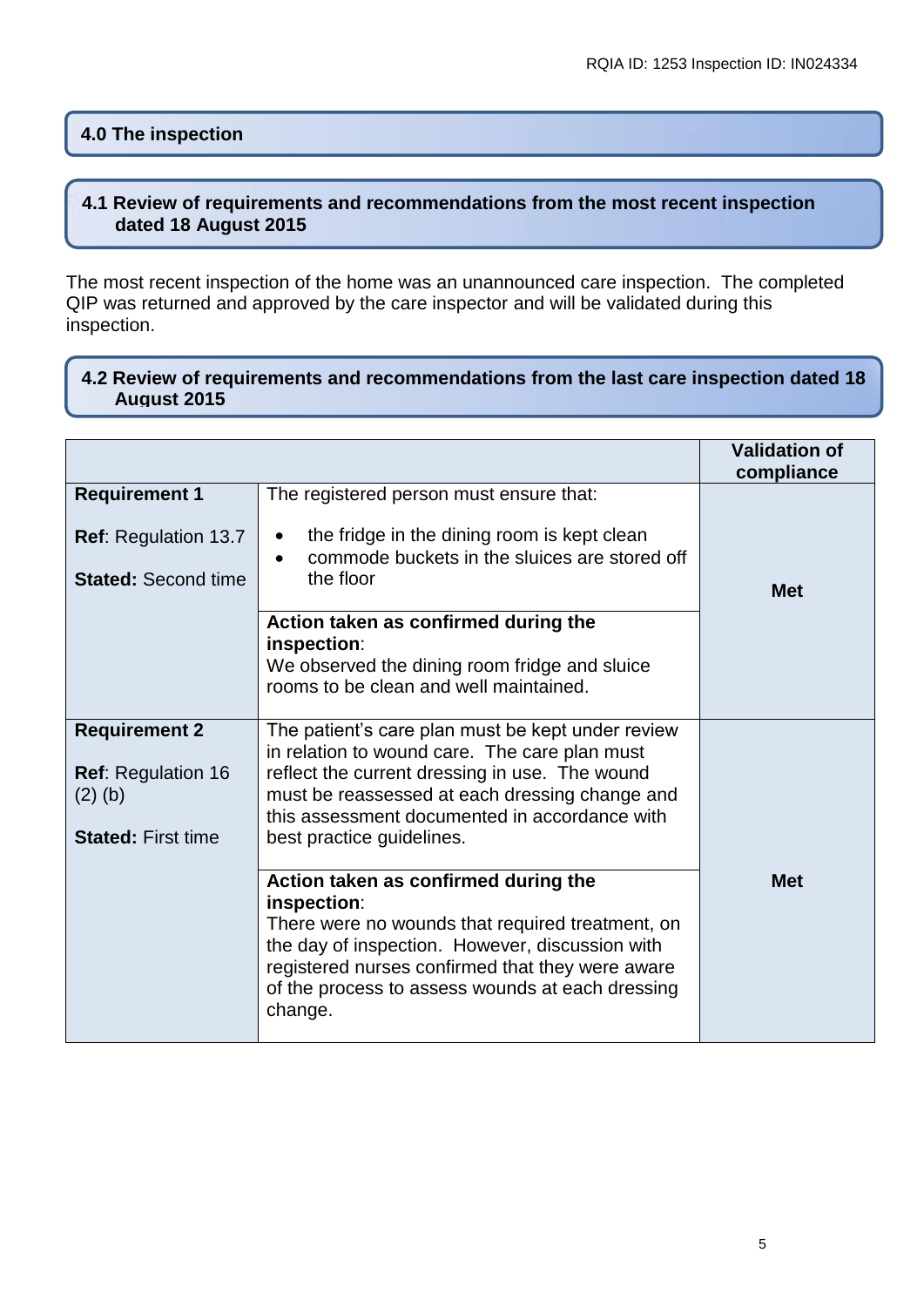| <b>Requirement 3</b>                                                      | Prescribed thickening agent should be labelled and<br>only be administered to the patient for whom it is                                                                                                                                                                                                                                                       |                                    |
|---------------------------------------------------------------------------|----------------------------------------------------------------------------------------------------------------------------------------------------------------------------------------------------------------------------------------------------------------------------------------------------------------------------------------------------------------|------------------------------------|
| <b>Ref: Regulation 13</b><br>$(4)$ (b)                                    | prescribed.                                                                                                                                                                                                                                                                                                                                                    | <b>Met</b>                         |
| <b>Stated: First time</b>                                                 | Action taken as confirmed during the<br>inspection:<br>We did not observe prescribed thickening agents<br>being used for patients, other than for those, for<br>whom it had been prescribed.                                                                                                                                                                   |                                    |
| Last care inspection recommendations                                      |                                                                                                                                                                                                                                                                                                                                                                | <b>Validation of</b><br>compliance |
| <b>Recommendation 1</b><br>Ref: Standard 26<br><b>Stated: Second time</b> | The registered person must ensure that policies<br>and procedures in relation to continence<br>management are reviewed in line with current best<br>practice as defined by professional bodies and<br>national standard setting organisations.                                                                                                                 | <b>Met</b>                         |
|                                                                           | Action taken as confirmed during the<br>inspection:<br>A review of the policies and procedures in relation<br>to continence management evidenced that they<br>had been reviewed in line with best practice.                                                                                                                                                    |                                    |
| <b>Recommendation 2</b><br>Ref: Standard 19<br><b>Stated: First time</b>  | It is recommended that a policy on<br>communicating sensitively / delivering bad news<br>be developed and made available to staff with<br>reference to best practice guidelines.                                                                                                                                                                               | <b>Met</b>                         |
|                                                                           | Action taken as confirmed during the<br>inspection:<br>A policy on communicating sensitively/delivering<br>bad news had been developed in line with best<br>practice.                                                                                                                                                                                          |                                    |
| <b>Recommendation 3</b><br>Ref: Standard 20                               | The policy for dying and death should be updated<br>to reflect current best practice guidelines and this<br>shared with staff.                                                                                                                                                                                                                                 |                                    |
| <b>Stated: First time</b>                                                 | Action taken as confirmed during the<br>inspection:<br>An end of life care policy was available. Although<br>the responsible person provided assurance that<br>this had been reviewed following the last<br>inspection, the updated policy was not available for<br>inspection.<br>This recommendation was not met and has<br>been stated for the second time. | <b>Not Met</b>                     |
|                                                                           |                                                                                                                                                                                                                                                                                                                                                                |                                    |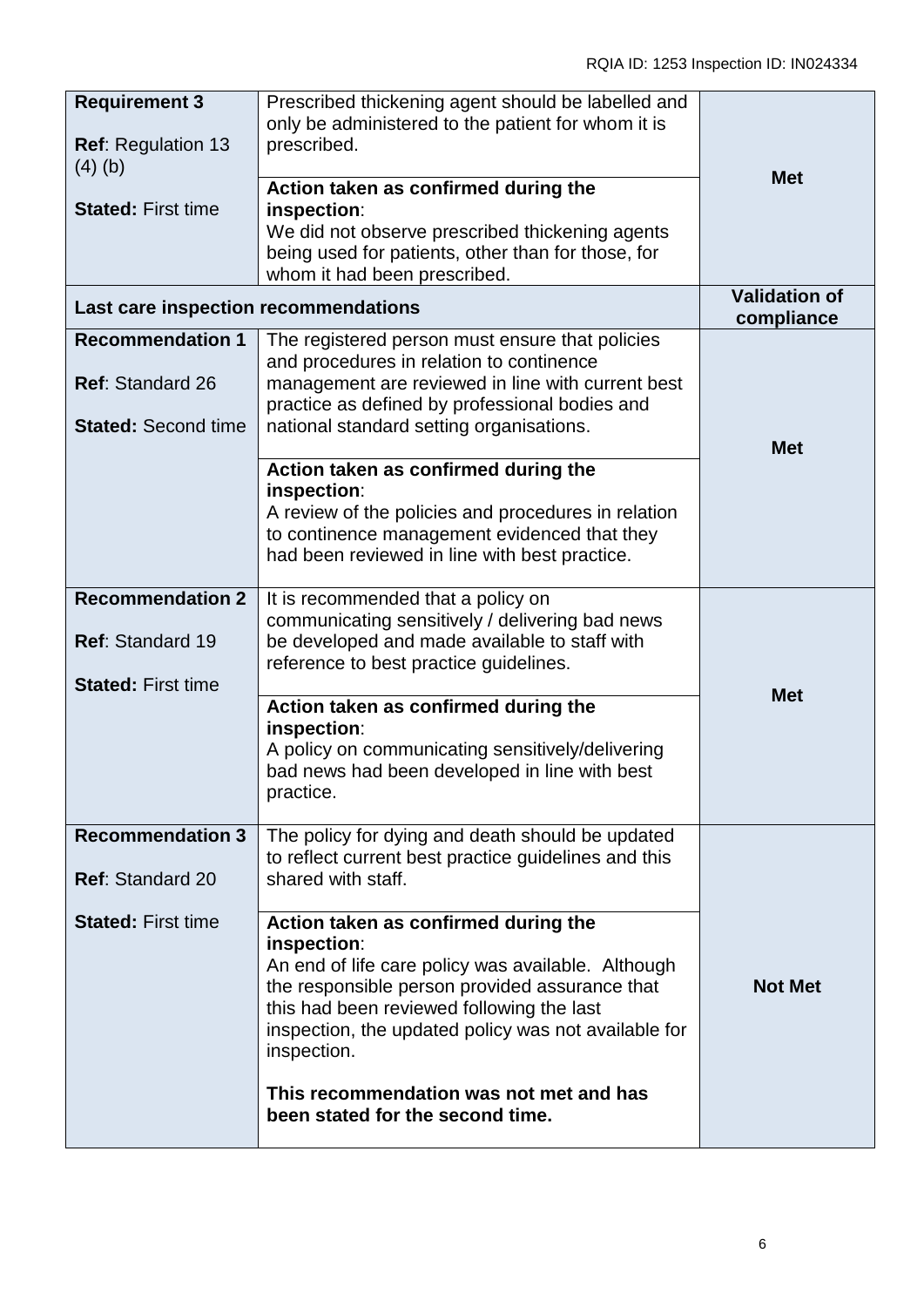| <b>Recommendation 4</b>                            | Staff should update their knowledge of palliative                                                                                                                                                                                                                                      |            |
|----------------------------------------------------|----------------------------------------------------------------------------------------------------------------------------------------------------------------------------------------------------------------------------------------------------------------------------------------|------------|
| Ref: Standard 20<br><b>Stated: First time</b>      | and end of life care by training or other means in<br>accordance with the statement of purpose and the<br>needs of the patients.                                                                                                                                                       |            |
|                                                    | Action taken as confirmed during the<br>inspection:<br>There was evidence that a palliative care and end<br>of life care folder had been complied, which<br>included best practice guidance documents. There<br>was evidence that staff had reviewed the<br>information in the folder. | <b>Met</b> |
| <b>Recommendation 5</b><br>Ref: Standard 41        | The off duty rota should be kept up to date and<br>clearly reflect the staff who worked over each 24<br>hour period and the capacity in which they worked.                                                                                                                             |            |
| <b>Stated: First time</b>                          | Action taken as confirmed during the<br>inspection:<br>The duty roster was reviewed and there was<br>evidence that the clinical hours worked by the<br>manager, were identified separately from the office<br>hours worked.                                                            | <b>Met</b> |
| <b>Recommendation 6</b><br><b>Ref: Standard 44</b> | A variation application should be submitted to<br>RQIA in relation to the change of the use of a store<br>room to a laundry room.                                                                                                                                                      |            |
| <b>Stated: First time</b>                          | Action taken as confirmed during the<br>inspection:<br>An application had been submitted in regards to<br>the changes to the identified storeroom.                                                                                                                                     | <b>Met</b> |
| <b>Recommendation 7</b>                            | Regular audits of the environment and infection<br>control practices should be undertaken and                                                                                                                                                                                          |            |
| Ref: Standard 46                                   | actions taken as appropriate, to ensure<br>compliance with best practice in infection                                                                                                                                                                                                  |            |
| <b>Stated: First time</b>                          | prevention and control.                                                                                                                                                                                                                                                                | <b>Met</b> |
|                                                    | Action taken as confirmed during the<br>inspection:<br>Environmental/infection prevention and control<br>audits had been conducted on a regular basis.                                                                                                                                 |            |

## **4.3 Is care safe?**

There were systems in place for the recruitment and selection of staff. Staff consulted stated that they had only commenced employment once all the relevant checks had been completed. Where nurses and carers were employed, their pin numbers were checked with the Nursing and Midwifery Council (NMC) and Northern Ireland Social Care Council (NISCC), to ensure that they were suitable for employment; and these were checked on a regular basis to validate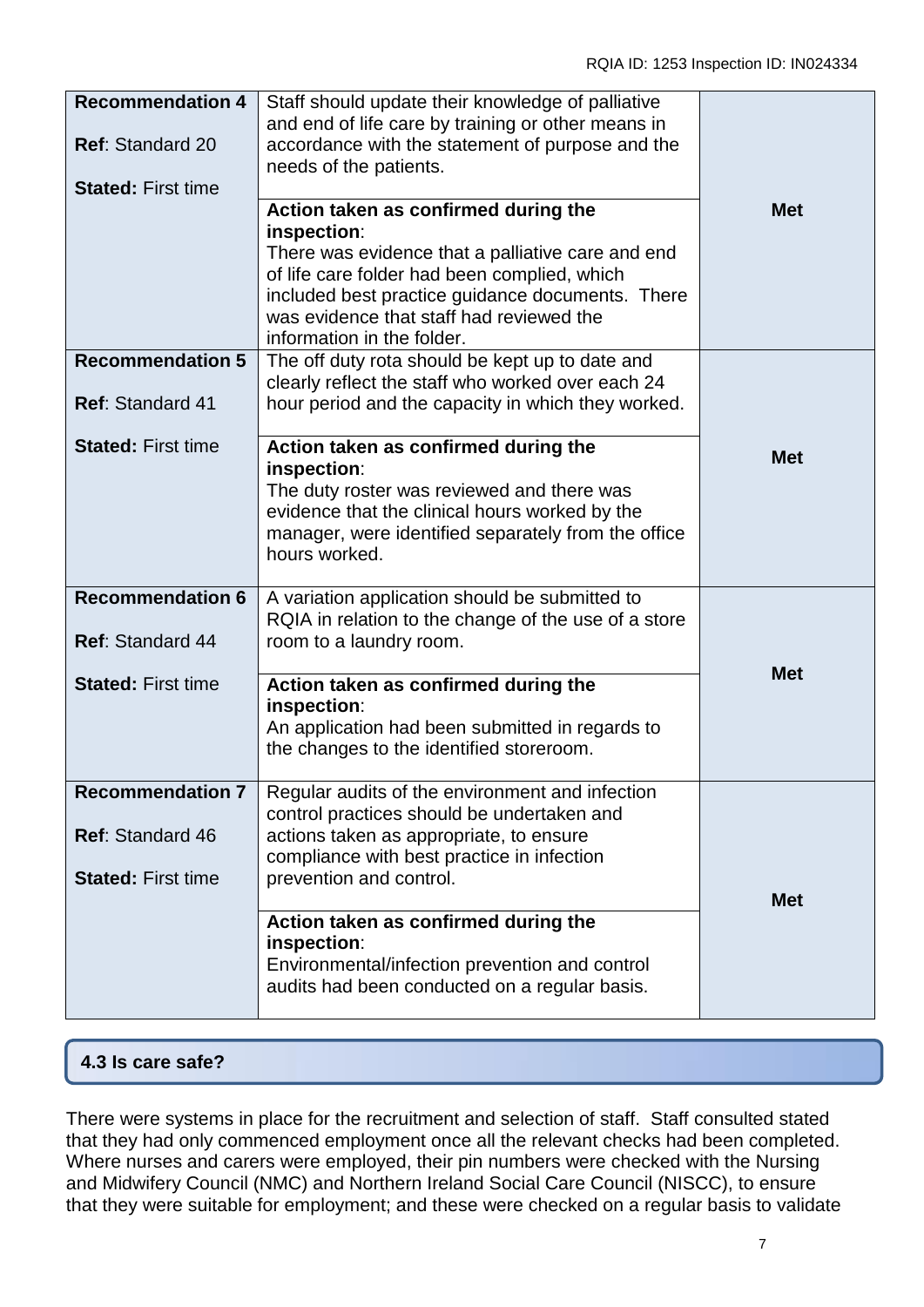their registration status. A review of recruitment records evidenced that enhanced criminal records checks were completed with AccessNI and a register was maintained which included the reference number and date received.

There was evidence that new staff completed an induction programme to ensure they developed their required knowledge to meet the patients' needs. Staff consulted confirmed that they received induction; and shadowed experienced staff until they felt confident to care for the patients unsupervised. This ensured that they had the basic knowledge needed to begin work. Although staff commented that they felt supported in their roles, there was no evidence that formal supervisions and appraisals had been completed to monitor staff performance or to ensure that staff received support and guidance. A recommendation has been made in this regard.

The staff consulted with, were knowledgeable about their specific roles and responsibilities in relation to adults safeguarding. Discussion with staff and a review of the staff training records confirmed that training had been provided in all mandatory areas and this was kept up to date. A review of staff training records confirmed that staff completed e-learning (electronic learning) modules on basic life support, medicines management, control of substances hazardous to health, fire safety, food safety, health and safety, infection prevention and control, safe moving and handling and adult prevention and protection from harm. Observation of the delivery of care evidenced that training had been embedded into practice.

The manager confirmed the planned daily staffing levels for the home and stated that these levels were subject to regular review to ensure the assessed needs of the patients were met. A review of the staffing rota commencing 9 May 2016 evidenced that the planned staffing levels were adhered to. Discussion with patients and patients' representatives evidenced that there were no concerns regarding staffing levels. Staff were observed assisting patients in a timely and unhurried way. Two staff members commented that the dependency levels of patients were very high and that this placed them under pressure, meeting the patients' needs. This was discussed with the manager and there was evidence that a meeting had been recently held with staff, to address changes to the daily routine to address this.

Discussion with staff confirmed that communication was well maintained in the home and that appropriate information was communicated in the shift handover meetings.

A review of the accident and incident records confirmed that the falls risk assessments and care plans were generally completed following each incident, care management and patients' representatives were notified appropriately. RQIA had also been notified.

A review of the home's environment was undertaken which included a random sample of bedrooms, bathrooms, shower and toilet facilities, sluice rooms, storage rooms and communal areas. In general, the areas reviewed were found to be clean, reasonably tidy, well decorated and warm throughout. Infection prevention and control measures were adhered to and equipment was stored appropriately. Fire exits and corridors were maintained clear from clutter and obstruction. Personal evacuation plans had been completed for each patient taking into account, their mobility and assistance level. These plans were reviewed monthly to ensure that they were up to date. This was for if the building needed to be evacuated in an emergency.

## **Areas for improvement**

A system should be implemented to ensure that formal supervisions and appraisals are conducted, to monitor staff performance or to ensure that staff receive support and guidance. A recommendation has been made in this regard.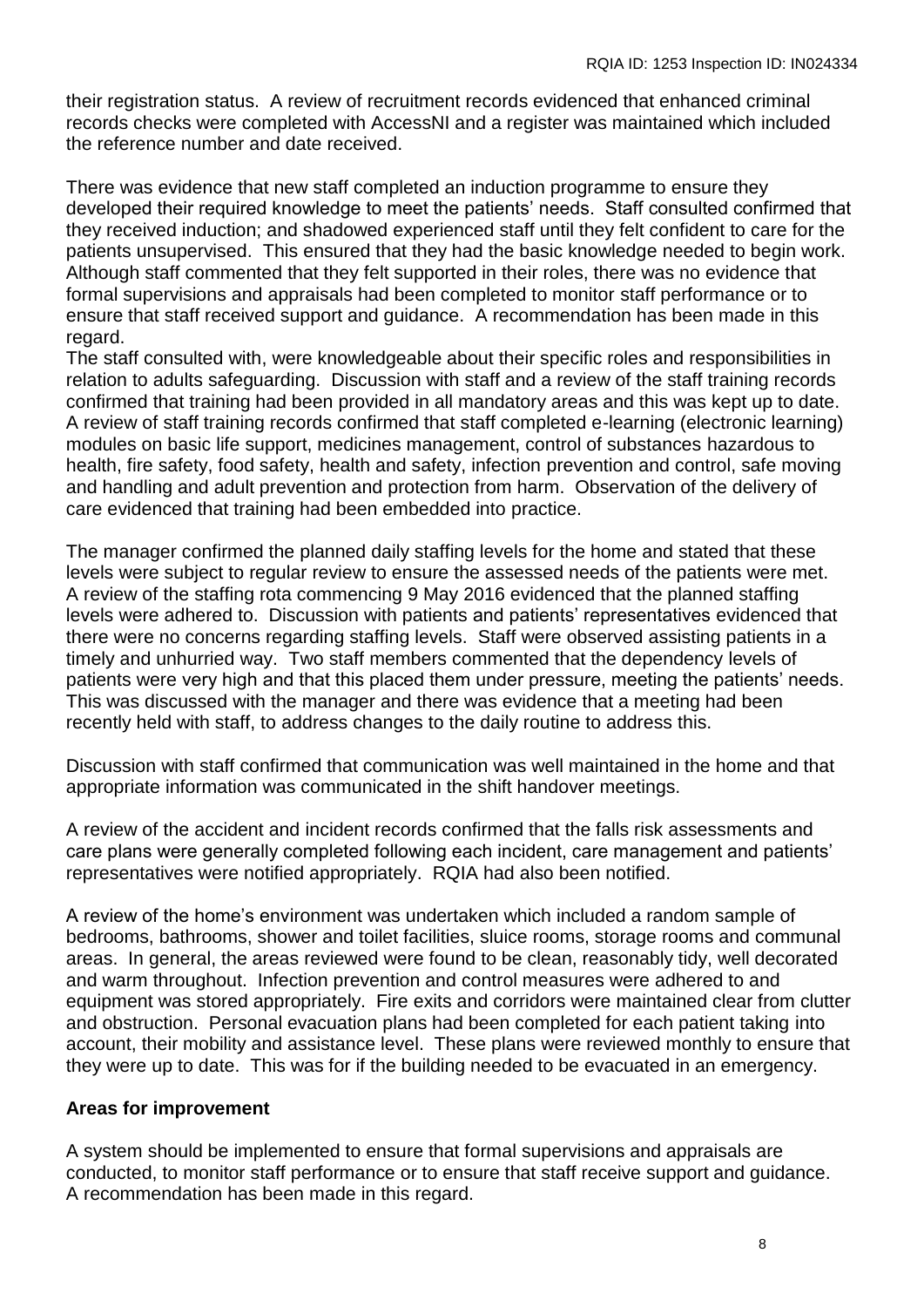| <b>Number of requirements</b> | <b>Number of recommendations:</b> |  |
|-------------------------------|-----------------------------------|--|
|                               |                                   |  |

#### **4.4 Is care effective?**

The home used an electronic system for assessing, planning and recording patients' care needs. The admission process required a range of validated risk assessments to be completed and included where patients may require the use of a hoist or assistance with their mobility and their risk of falling; the use of bedrails and restraint, if appropriate; regular repositioning due to a risk of developing pressure damage and wound assessment, if appropriate; assistance with eating and drinking due to the risk of malnutrition or swallowing difficulties. Although the review of patients' care records evidenced that risk assessments had generally been completed, a number of deficits were identified. Bedrail risk assessments had been completed as appropriate and care plans had been developed to include their use. Two patients required a lap belt to be secured whilst seated in their chairs. A separate risk assessment had not been completed for the use of the lap belts, nor was this information included in the patients' moving and handling assessments or care plans. There was also no system in place to record when the lap belts had been released and repositioned. Signed consent forms were also not available for the use of bedrails or lap belts. A requirement has been made in this regard.

Two patients who had a 'do not attempt resuscitation' (DNAR) directive in place did not have care plans developed. A recommendation has been made in this regard.

One patient, who had been recently admitted to the home, had care plans developed, despite any risk assessments having been completed. When we raised this with the manager, the assessments were completed immediately on the day of the inspection. A recommendation has been made in this regard.

There was evidence that the care planning process included input from patients and/or their representatives, if appropriate, and there was evidence of regular communication with patient representatives within the care records.

A review of personal care records evidenced that records were maintained in accordance with best practice guidance, care standards and legislative requirements. For example, a review of repositioning records evidenced that patients were repositioned according to their care plans and a sampling of food and fluid intake charts confirmed that patients' fluid intake had been monitored.

Discussion with staff confirmed that nursing and care staff were required to attend a handover meeting at the beginning of each shift and it provided the necessary information regarding any changes in patients' condition. Staff also confirmed that communication between all staff grades was effective and confirmed that if they had any concerns, they could raise these with their line manager and/or the registered manager.

Staff stated that there was effective teamwork; each staff member knew their role, function and responsibilities. Discussion with the manager confirmed that formal staff', patients and relatives' meetings had not been held on a regular basis. Although there was evidence that one informal meeting had been recently held, to address the organisation of the working day, staff consulted and the manager agreed that meetings had not been held in some time. Discussion with the responsible person and a review of the monthly monitoring report in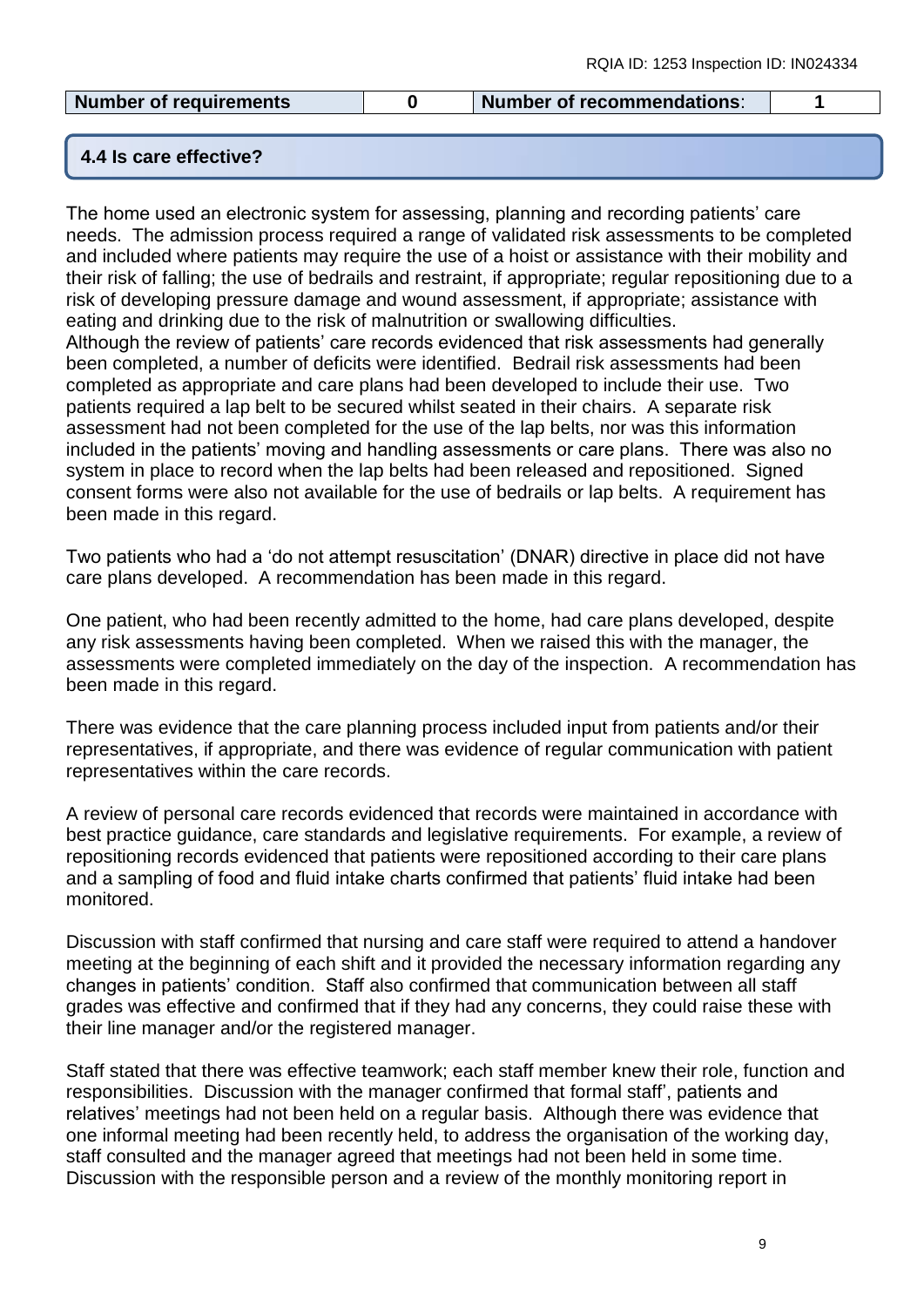accordance with Regulation 29 of The Nursing Homes Regulations (Northern Ireland) 2005, evidenced that this was being addressed.

Relatives were also asked to comment regarding the safety of their relative in the home. Those spoken with expressed their confidence in raising concerns with the home's staff/management.

## **Areas for improvement**

Separate risk assessments must be completed for the use of lap belts, and this information must be included in the patients' care plan, as appropriate. Records must also be available, in respect of signed consent forms and records of regular release and repositioning of restraint must be maintained. A requirement has been made in this regard.

Patients who have a 'do not attempt resuscitation' (DNAR) directive in place should have care plans developed, to include this information. A recommendation has been made in this regard.

A process should be implemented to monitor the development of patients risk assessments and care plans, to ensure that they are completed within five days of admission to the home. A recommendation has been made in this regard.

|  | Number of requirements |  | Number of recommendations: |  |
|--|------------------------|--|----------------------------|--|
|--|------------------------|--|----------------------------|--|

## **4.5 Is care compassionate?**

Staff interactions with patients were observed to be compassionate, caring and timely. Consultation with patients individually and with others in smaller groups, confirmed that they were afforded choice, privacy, dignity and respect. Discussion with patients also confirmed that staff consistently used their preferred name and that staff spoke to them in a polite manner. Staff were observed to knock on patients' bedroom doors before entering and kept them closed when providing personal care. Patients stated that they were involved in decision making about their own care. Patients were consulted with regarding meal choices and their feedback had been listened to and acted on. Patients were offered a choice of meals, snacks and drinks throughout the day.

Menus were displayed clearly and were correct on the day of inspection. We observed the lunch time meal, which was served in the dining-room. The atmosphere was quiet and tranquil and patients were encouraged to eat their food. Tables were set with tablecloths; and specialist cutlery and plate guards were available to help patients who were able to maintain some level of independence as they ate their meal. Menus were available in pictorial format to help patients make a choice.

Patients consulted with also confirmed that they were able to maintain contact with their families and friends. Staff supported patients to maintain friendships and socialise within the home and there was a range of activities provided each day, which patients could choose to attend. Discussion with patients and staff evidenced that arrangements were in place to meet patients' religious and spiritual needs within the home. Patients consulted with stated that they knew how to use their call bells and stated that staff usually responded to their needs in a timely manner.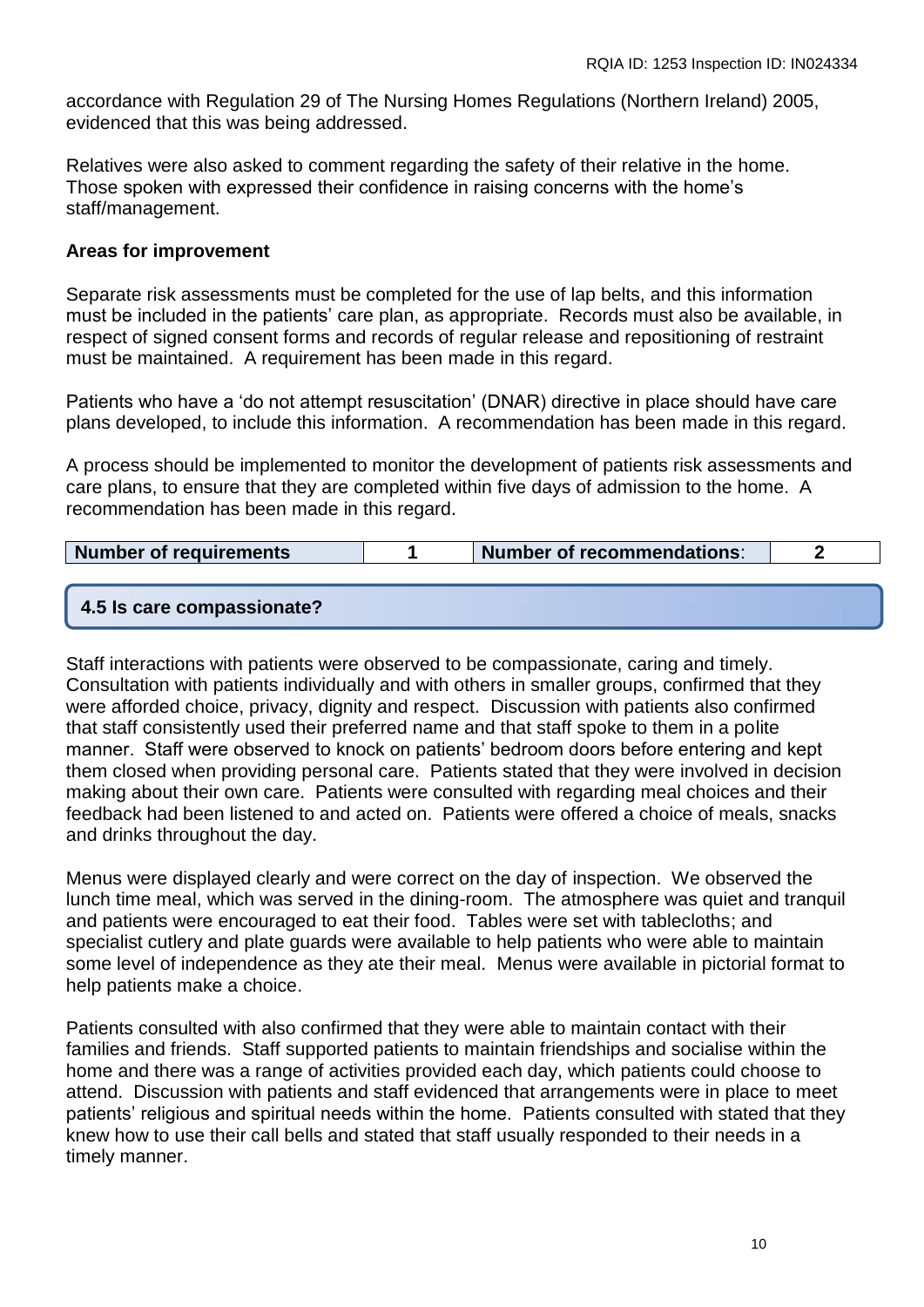Patients and their representatives confirmed that when they raised a concern or query, they were taken seriously and their concern was addressed appropriately. From discussion with the manager, staff, relatives and a review of the compliments record, there was evidence that the staff cared for the patients and the relatives in a kindly manner. One written comment provided, commended the staff for the compassion shown and stated that this was 'the most outstanding feature of the care provided at Fruithill'.

As part of the inspection process, we issued questionnaires to staff, patients and their representatives. All comments on the returned questionnaires were positive. Some comments received are detailed below:

## **Staff**

'I am comfortable here. It is challenging in a good way and I get good job satisfaction' 'The level of care here is quite good'

'I have recommended this home several times. I am very much Fruithill-orientated' 'The care is good'

## **Patients**

'I am well looked after and am happy with all the staff who look after me'.

'The staff are friendly and helpful'.

'I am very happy with the home and the staff'.

'I am very happy to be here'.

'I am happy that I am allowed to stay in my room'.

### **Patients' representatives**

'It is very welcoming and I feel that my presence is very much valued here'.

'It is brilliant. The staff even give ice cream to (the patient's) grandchildren, when we visit'. 'We are very pleased. The staff are lovely and are very much on the ball'.

'Absolutely fabulous. I couldn't praise them enough. The level of service is unbelievable'. 'The care is very personal and (the staff) make me feel like part of the family'.

#### **Lay assessor comments**

Throughout the duration of the inspector there was a lay assessor present. The lay assessor spoke with patients and reviewed the home's environment. Feedback was provided by the lay assessor on their findings. Comments made during feedback were related to the staff's knowledge of patients' food preference; toileting arrangements for bed-bound patients during the night; and the provision of activities to patients who either could not or chose not, to partake in group activities. Two observations were also made in relation to the environment. These comments were communicated to the manager and to the responsible person, during feedback.

## **Areas for improvement**

No areas for improvement were identified during the inspection.

| Number of requirements<br><b>Number of recommendations:</b> |
|-------------------------------------------------------------|
|-------------------------------------------------------------|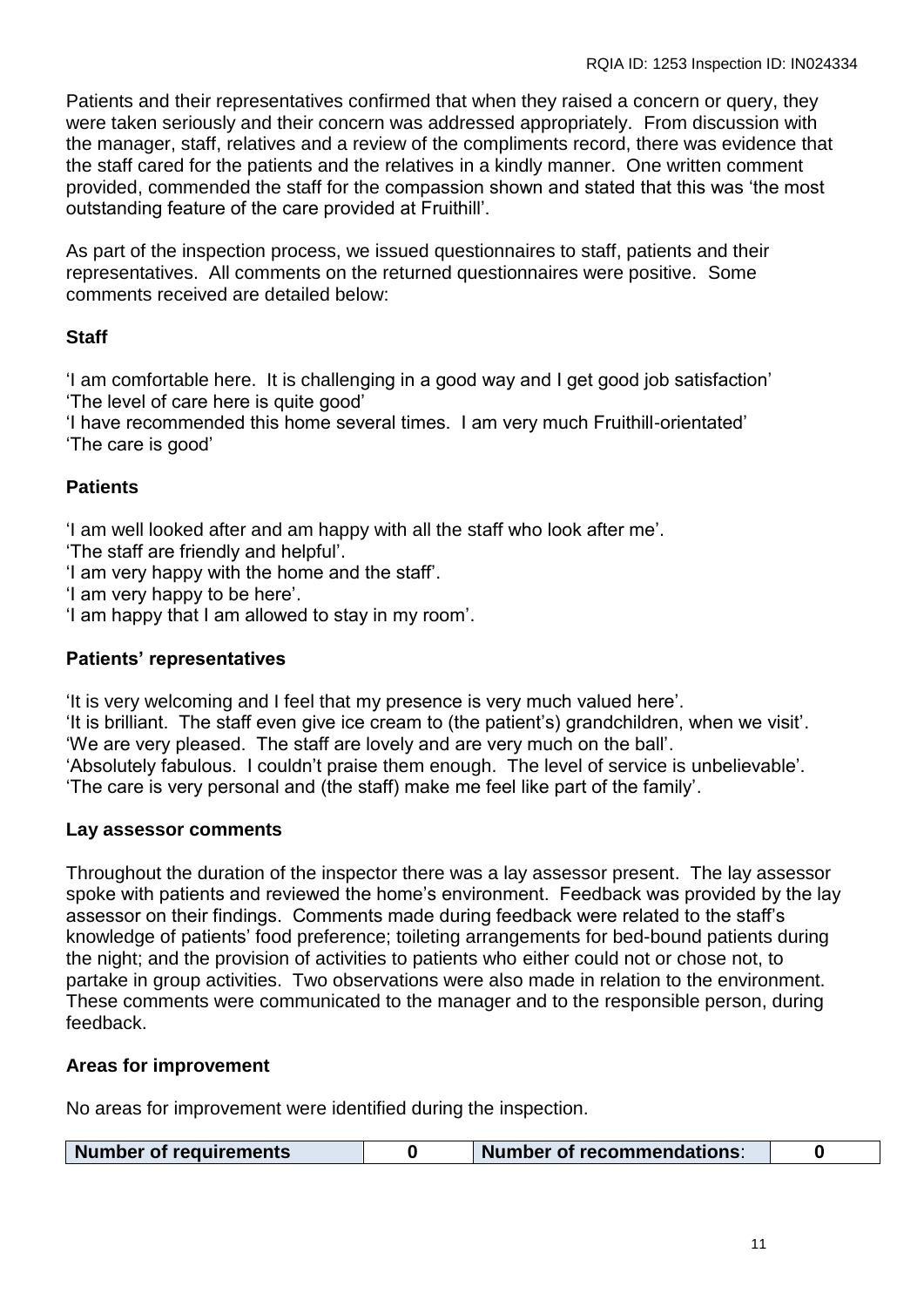#### **4.6 Is the service well led?**

One relative provided written comment regarding the numerous changes in management within the last five years. The manager had been in employment since December 2015 and had been managing the home in an 'acting' capacity and had not yet submitted an application to RQIA to be the registered manager. Following the inspection, the registration status of the current manager was discussed with the responsible person, who provided assurances, that plans were in place to recruit a permanent manager.

Discussion with the manager and observation of patients evidenced that the home was operating within its registered categories of care. The registration certificate was up to date and displayed appropriately. A certificate of public liability insurance was current and displayed.

Discussion with the manager and staff evidenced that there was a clear organisational structure within the home. Staff consulted with confirmed that they had been given a job description on commencement of employment and were able to describe their roles and responsibilities. The manager confirmed that the policies and procedures for the home were systematically reviewed on a three yearly basis and staff confirmed that they had access to the policies and procedures. There were systems and processes in place to ensure that urgent communications, safety alerts and notices were reviewed and where appropriate, made available to key staff in a timely manner. These included medication and equipment alerts and alerts regarding staff that had sanctions imposed on their employment by professional bodies.

Discussion with the manager and review of the home's complaints record evidenced that complaints were managed in accordance with Regulation 24 of the Nursing Homes Regulations (Northern Ireland) 2005 and the DHSSPS Care Standards for Nursing Homes 2015. Staff, patients and patients' representatives spoken with confirmed that they were aware of the home's complaints procedure. Patients/representatives confirmed that they were confident that staff/management would manage any concern raised by them appropriately. Patients were aware of who the registered manager was. Discussions with staff confirmed that there were good working relationships and that management were responsive to any suggestions or concerns raised.

Staff, patients and patients' representatives, all commented that they felt that the home was well-led. One written comment received stated that there was a 'very open and transparent management environment' in place. Patients and their representatives stated that they felt that their views were always welcomed and questionnaires were available at the front entrance, which enable them to put their views forward. Questionnaires had been issued to patients and their representatives in July 2015, in regards to the quality of the food served in the home. However, there was no evidence that this information had been analysed and areas for improvement acted upon. There was also no evidence that an annual quality report had been completed for 2015, in accordance with Regulation 17, of The Nursing Homes Regulations (Northern Ireland) 2005. A requirement has been made in this regard.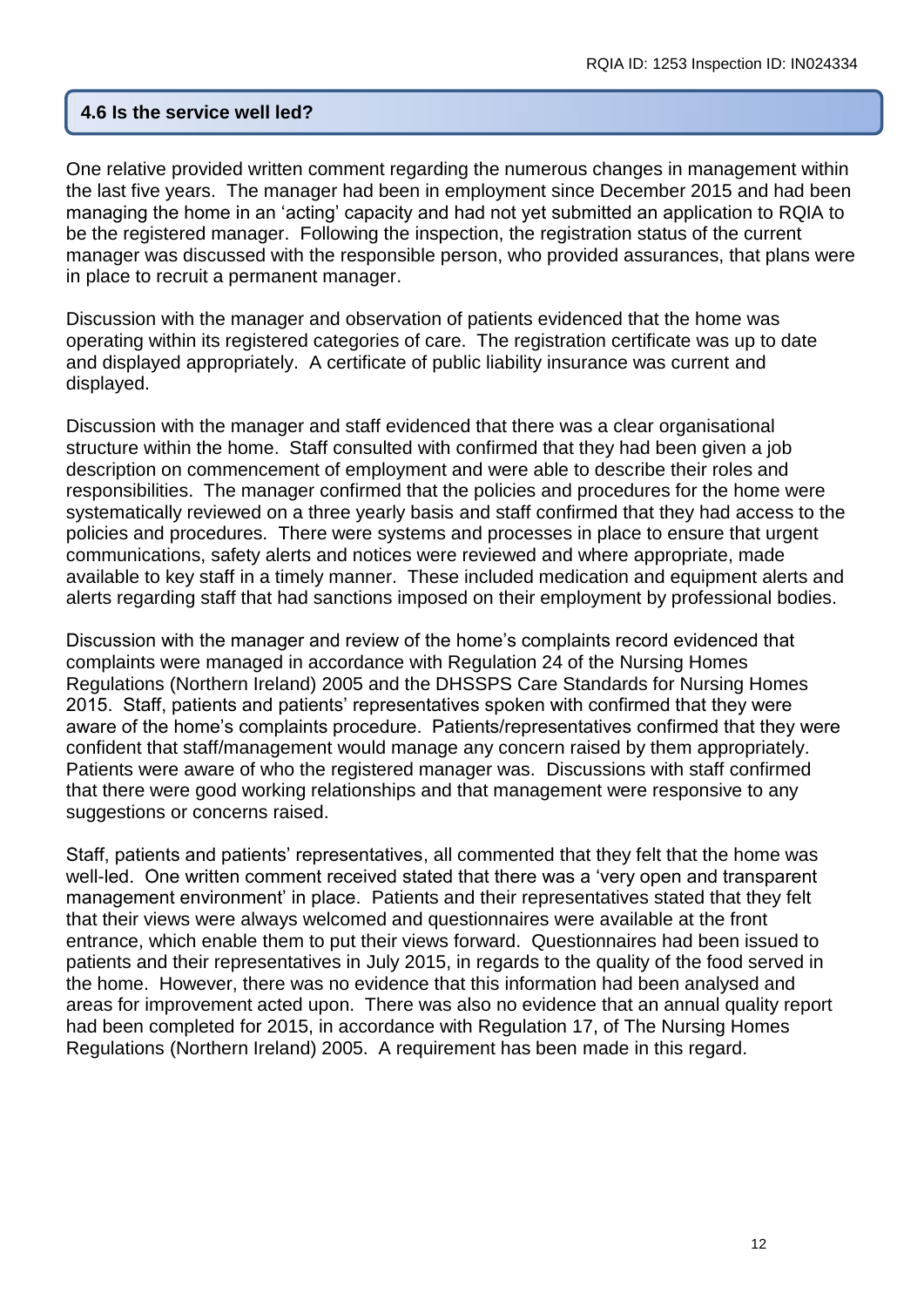Discussion with the manager evidenced that systems were in place to monitor and report on the quality of nursing and other services provided. For example, the manager outlined how the following audits were completed in accordance with best practice guidance:

- falls
- financial audit
- medicines management
- supplements audit
- infection prevention and control
- care records audit
- audit of deceased residents
- training
- NISCC registrations
- environment and equipment checks
- menu likes/dislikes
- complaints
- Audit of food quality and presentation
- diversional therapy audit

A review of notifications of incidents to RQIA since the last care inspection confirmed that these were managed appropriately, in keeping with Regulation 30 of the Nursing Homes Regulations (Northern Ireland) 2005. Audits of falls were not conducted on a regular basis. One audit was reviewed, which identified the falls which had occurred between 1 January 2016 and the day of the inspection. This audit had been generated from entries made in the electronic recording system and did not evidence all the incidents that had been recorded in the accident/incident report book. There was also no evidence of analysis in terms of identifying patterns or trends, and there was no evidence of action taken in response to identified deficits. As such, we were not assured of the effectiveness of the audit completed. A recommendation has been made in this regard.

One requirement and two recommendations have also been stated in regards to the effectiveness of the care provided. Refer to section 4.3 for further detail. A recommendation has also been made in this regard, to address the process of auditing patient care records.

Discussion with the manager and review of records evidenced that Regulation 29 of The Nursing Homes Regulations (Northern Ireland) 2005, monitoring visits were completed in accordance with the regulations and/or care standards and copies of the reports were available for patients, their representatives, staff and trust representatives. The monthly monitoring report provided a comprehensive overview of areas that were meeting standards and areas where improvements were required.

## **Areas for improvement**

An annual quality audit report must be completed, to ensure that the quality of nursing and other service provision is reviewed. This report must also provide for consultation with patients and their representatives. A requirement has been made in this regard.

The process for auditing patients' accidents/incidents should be further developed, to ensure that trends and patterns are identified, to ensure that appropriate action is taken to further reduce the risk of falls. An action plan should be developed, to ensure that action is taken in response to identified deficits. A recommendation has been made in this regard.

The process for auditing patients' care records should be further developed to include a review of the supplementary documentation, in addition to the patients' electronic care records. Records of key checks (audits) completed should be maintained and made available for inspection. A recommendation has been made in this regard.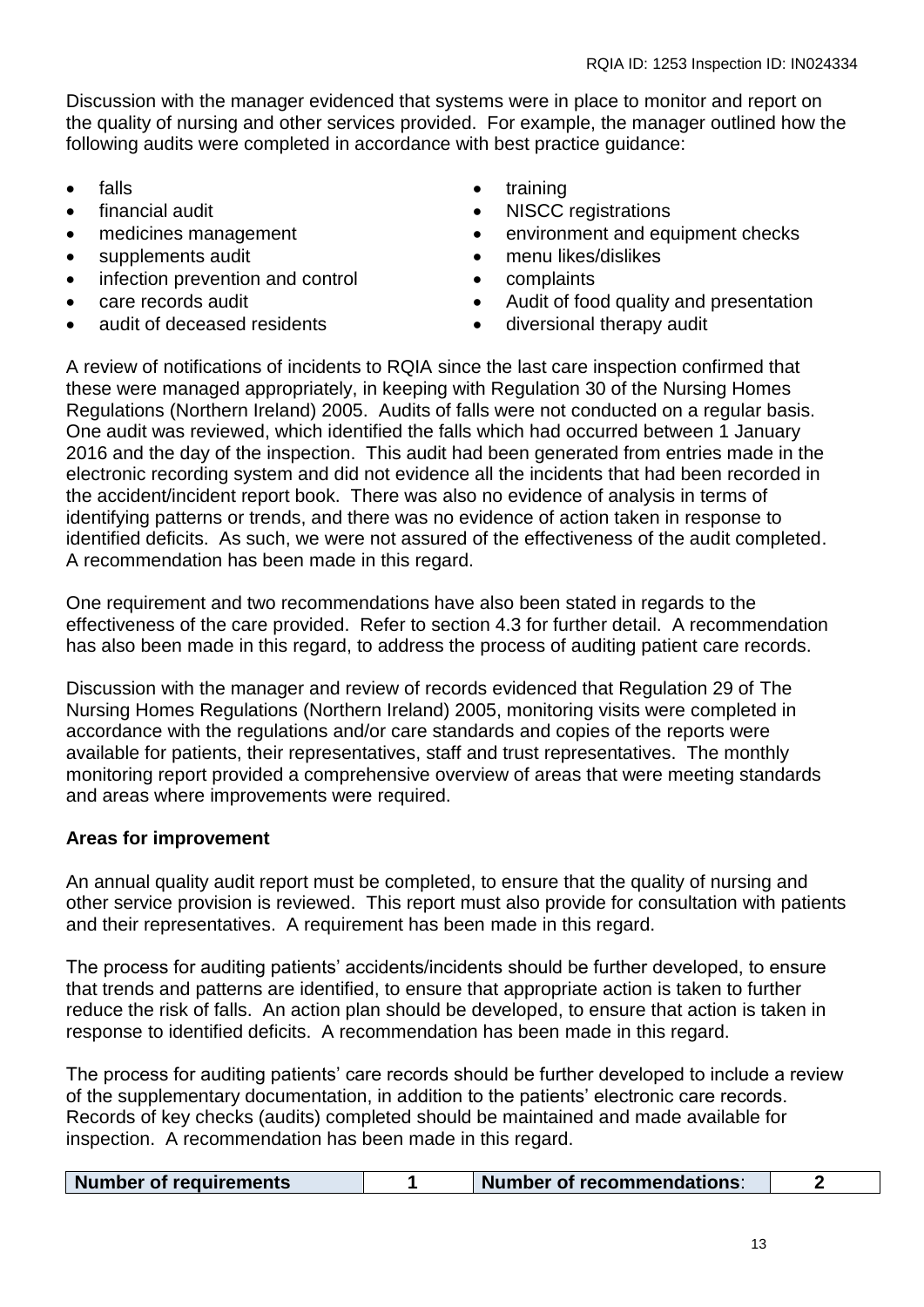## **5.0 Quality improvement plan**

The issue(s) identified during this inspection are detailed in the QIP. Details of this QIP were discussed with the manager and responsible person as part of the inspection process. The timescales commence from the date of inspection.

The registered person/manager should note that failure to comply with regulations may lead to further enforcement action including possible prosecution for offences. It is the responsibility of the registered person/manager to ensure that all requirements and recommendations contained within the QIP are addressed within the specified timescales.

Matters to be addressed as a result of this inspection are set in the context of the current registration of your premises. The registration is not transferable so that in the event of any future application to alter, extend or to sell the premises the RQIA would apply standards current at the time of that application.

#### **5.1 Statutory requirements**

This section outlines the actions which must be taken so that the registered person/s meets legislative requirements based on Nursing Homes Regulations (Northern Ireland) 2005.

#### **5.2 Recommendations**

This section outlines the recommended actions based on research, recognised sources and The Care Standards for Nursing Homes 2015. They promote current good practice and if adopted by the registered person may enhance service, quality and delivery.

#### **5.3 Actions taken by the registered manager/registered person**

The QIP will be completed by the registered manager to detail the actions taken to meet the legislative requirements stated. The registered person will review and approve the QIP to confirm that these actions have been completed by the registered manager. Once fully completed, the QIP will be returned to [nursing.team@rqia.org.uk](mailto:nursing.team@rqia.org.uk) and assessed by the inspector.

It should be noted that this inspection report should not be regarded as a comprehensive review of all strengths and areas for improvement that exist in the service. The findings reported on are those which came to the attention of RQIA during the course of this inspection. The findings contained within this report do not exempt the registered person/manager from their responsibility for maintaining compliance with the regulations and standards. It is expected that the requirements and recommendations outlined in this report will provide the registered person/manager with the necessary information to assist them to fulfil their responsibilities and enhance practice within the service.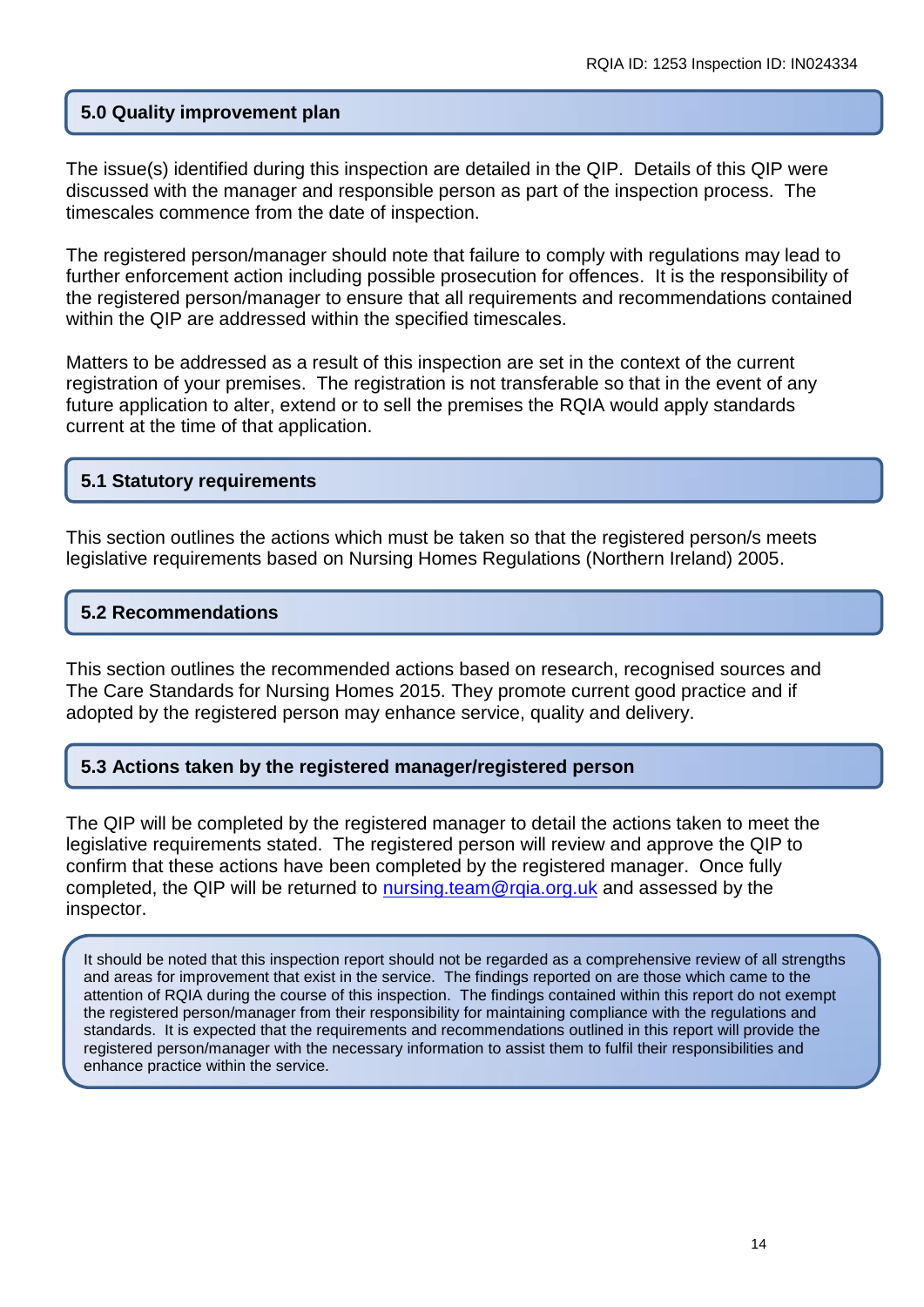| <b>Quality Improvement Plan</b>                                                    |                                                                                                                                                                                                                                                                                                                                                                                                                                                                                                           |  |  |
|------------------------------------------------------------------------------------|-----------------------------------------------------------------------------------------------------------------------------------------------------------------------------------------------------------------------------------------------------------------------------------------------------------------------------------------------------------------------------------------------------------------------------------------------------------------------------------------------------------|--|--|
| <b>Statutory requirements</b>                                                      |                                                                                                                                                                                                                                                                                                                                                                                                                                                                                                           |  |  |
| <b>Requirement 1</b><br><b>Ref:</b> Regulation 14 (5)<br><b>Stated: First time</b> | The registered persons must ensure that separate risk assessments are<br>completed for the use of lap belts, and this information must be included<br>in the patients' care plan, as appropriate. Records must also be<br>available, in respect of signed consent forms and records of regular<br>release and repositioning of restraint must be maintained.                                                                                                                                              |  |  |
| To be completed by:<br>15 July 2016                                                | Ref: Section 4.4                                                                                                                                                                                                                                                                                                                                                                                                                                                                                          |  |  |
|                                                                                    | Response by registered person detailing the actions taken:<br>Restraint consent forms are available for recording: type of restraint,<br>reason for use, length of time used, for signature by resident/relative,<br>doctor and staff nurse. A separate risk assessment tool is being<br>developed to incorporate this information into computerised care plans.                                                                                                                                          |  |  |
| <b>Requirement 2</b>                                                               | The registered persons must ensure that an annual quality audit report<br>is completed, to ensure that the quality of nursing and other service                                                                                                                                                                                                                                                                                                                                                           |  |  |
| Ref: Regulation 17 (1)                                                             | provision is reviewed. This report must also provide for consultation<br>with patients and their representatives.                                                                                                                                                                                                                                                                                                                                                                                         |  |  |
| <b>Stated: First time</b>                                                          |                                                                                                                                                                                                                                                                                                                                                                                                                                                                                                           |  |  |
| To be completed by:                                                                | <b>Ref: Section 4.6</b>                                                                                                                                                                                                                                                                                                                                                                                                                                                                                   |  |  |
| 15 July 2016                                                                       | Response by registered person detailing the actions taken:<br>The Quality Audit report is in progress.                                                                                                                                                                                                                                                                                                                                                                                                    |  |  |
| <b>Recommendations</b>                                                             |                                                                                                                                                                                                                                                                                                                                                                                                                                                                                                           |  |  |
| <b>Recommendation 1</b>                                                            | The policy for dying and death should be updated to reflect current best<br>practice guidelines and this shared with staff.                                                                                                                                                                                                                                                                                                                                                                               |  |  |
| <b>Ref: Standard 20</b>                                                            | This policy should be submitted to RQIA with the return of the QIP                                                                                                                                                                                                                                                                                                                                                                                                                                        |  |  |
| <b>Stated: Second time</b>                                                         | <b>Ref: Section 4.2</b>                                                                                                                                                                                                                                                                                                                                                                                                                                                                                   |  |  |
| To be completed by:                                                                |                                                                                                                                                                                                                                                                                                                                                                                                                                                                                                           |  |  |
| 15 July 2016                                                                       | Response by registered person detailing the actions taken:<br>The policy for death and dying was updated in November 2015. The<br>policy has been updated again to include "care of a dying patient in a<br>shared room". A copy of the policy is available for all staff in the nurses<br>station. Leaflets and information to support staff and family members in<br>care of the dying and death are available for circulation. A copy of the<br>policy has been forwarded with this QIP, as requested. |  |  |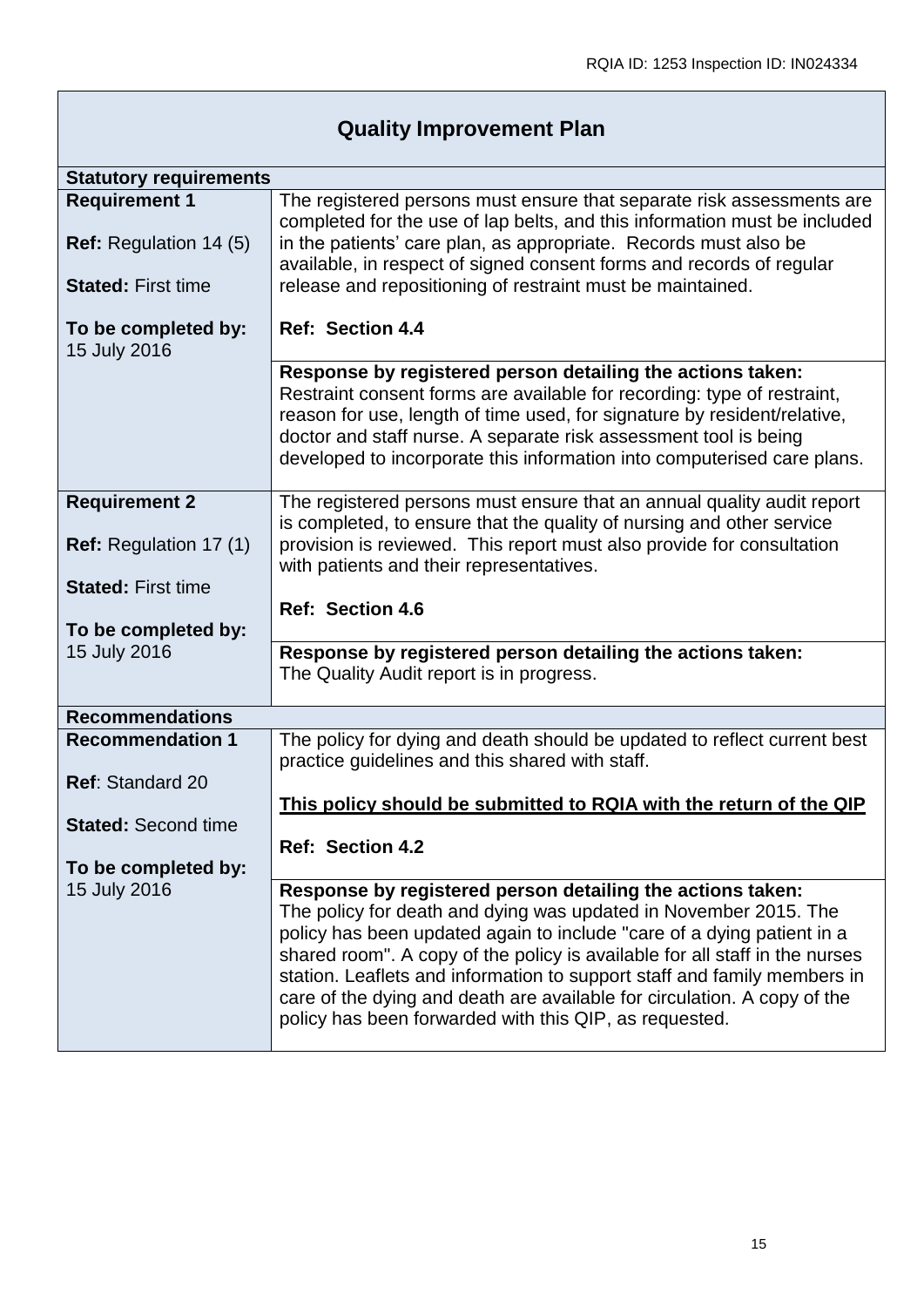| monitor staff performance or to ensure that staff receive support and                                                                                                                  |
|----------------------------------------------------------------------------------------------------------------------------------------------------------------------------------------|
|                                                                                                                                                                                        |
|                                                                                                                                                                                        |
|                                                                                                                                                                                        |
|                                                                                                                                                                                        |
| Two new staff nurses are currently under one-to- one formal supervision                                                                                                                |
| by the Acting Manager. Staff appraisals for all staff are deferred to                                                                                                                  |
| The registered persons should ensure that patients who have a 'do not                                                                                                                  |
| attempt resuscitation' (DNAR) directive in place, have care plans                                                                                                                      |
|                                                                                                                                                                                        |
|                                                                                                                                                                                        |
|                                                                                                                                                                                        |
| All patients who have a DNAR directive in place, have care plans                                                                                                                       |
| The registered persons should ensure that a process is implemented to                                                                                                                  |
| monitor the development of patients risk assessments and care plans,                                                                                                                   |
| to ensure that they are completed within five days of admission to the                                                                                                                 |
|                                                                                                                                                                                        |
|                                                                                                                                                                                        |
|                                                                                                                                                                                        |
|                                                                                                                                                                                        |
| Each patient receives a comprehensive assessment of care needs and<br>an agreed plan of care within 5 days of admission. in the last 60 days,                                          |
|                                                                                                                                                                                        |
| , care plans for each patient, following risk assessment, have been                                                                                                                    |
| completed within 5 days. The Home's Admission policy, now states that                                                                                                                  |
| risk assessment and care plans are to be completed within 5 days of                                                                                                                    |
|                                                                                                                                                                                        |
| Response by registered person detailing the actions taken:<br>Response by registered person detailing the actions taken:<br>Response by registered person detailing the actions taken: |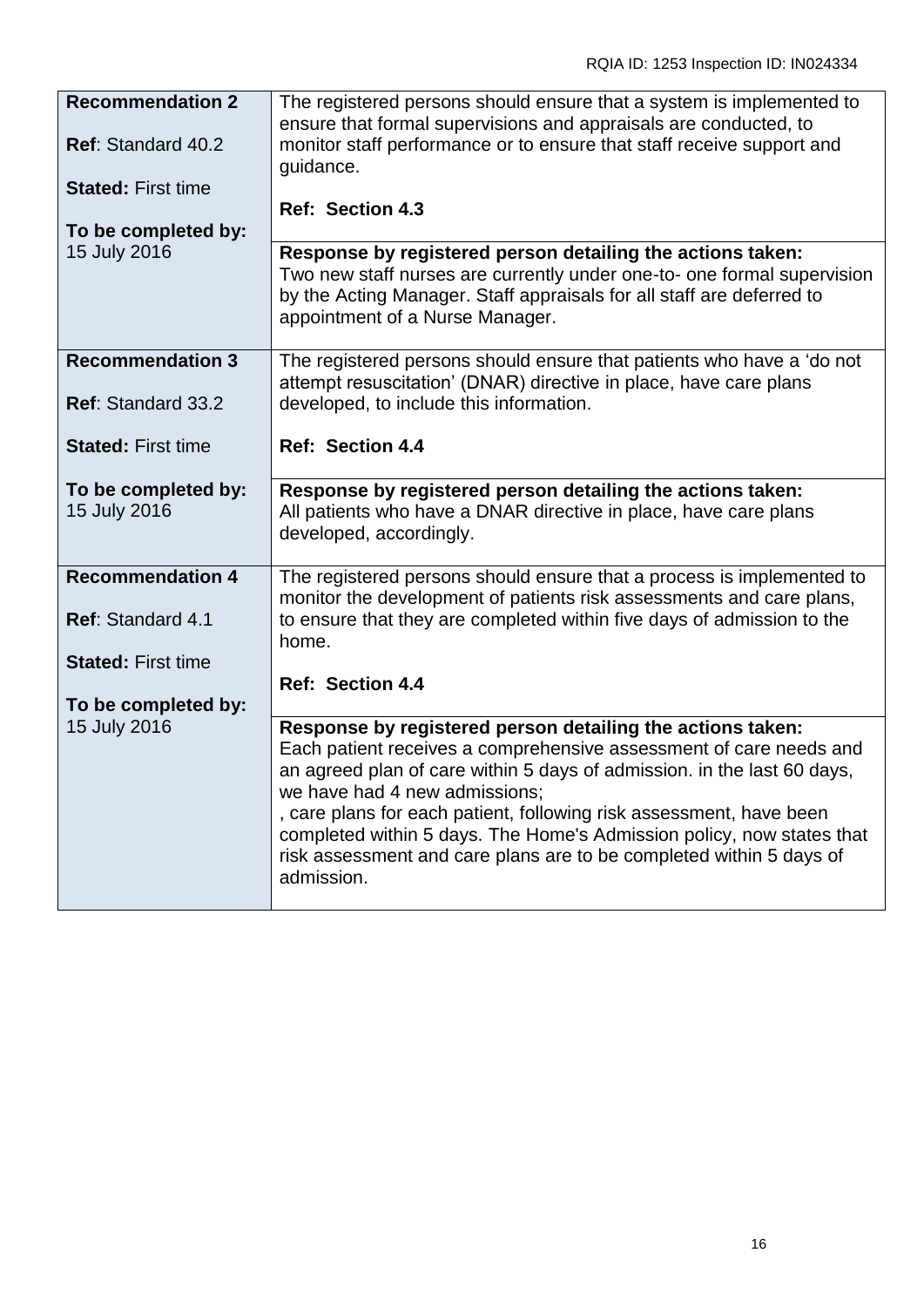| <b>Recommendation 5</b><br>Ref: Standard 22.10<br><b>Stated: First time</b><br>To be completed by:<br>15 July 2016 | The registered persons should ensure that the process for auditing<br>patients' accidents/incidents is further developed and conducted on a<br>monthly basis, to ensure that trends and patterns are identified and<br>appropriate action is taken, to further reduce the risk of falls. An action<br>plan should be developed, to ensure that action is taken in response to<br>identified deficits.<br><b>Ref: Section 4.6</b>                                                                                                                                                                                                                                                                       |
|--------------------------------------------------------------------------------------------------------------------|--------------------------------------------------------------------------------------------------------------------------------------------------------------------------------------------------------------------------------------------------------------------------------------------------------------------------------------------------------------------------------------------------------------------------------------------------------------------------------------------------------------------------------------------------------------------------------------------------------------------------------------------------------------------------------------------------------|
|                                                                                                                    | Response by registered person detailing the actions taken:<br>Each time a patient has a fall, the Acting Manager receives an email<br>notification of it. Each incident is reviewed, at the time, to consider<br>causative factors and reduce any risk(s) of a recurrence. falls data can<br>be presented graphically to show: no. of falls in a given time, rate of falls<br>per patient, time of day of falls etc, residents most at risk of falls. This<br>helps inform better prevention strategies to minimise risk of falls.                                                                                                                                                                     |
| <b>Recommendation 6</b><br>Ref: Standard 35.4<br><b>Stated: First time</b><br>To be completed by:<br>15 July 2016  | The registered persons should ensure that a process for auditing<br>patients' care records is further developed to include a review of the<br>supplementary documentation, in addition to the patients' electronic<br>care records.<br>Records of key checks (audits) completed should be maintained and<br>made available for inspection.<br><b>Ref: Section 4.6</b>                                                                                                                                                                                                                                                                                                                                  |
|                                                                                                                    | Response by registered person detailing the actions taken:<br>The computerised care system allows for auditing patient records to<br>include supplementary documentation. Attachment of paper<br>documentation as pdf files will be reviewed patient by patient until all<br>supplementary documentation can be accessed via the electronic care<br>record.<br>The registered person and acting manager/sister-in charge receive a<br>weekly report of key checks (audits) generated by the computerised<br>care system. These are printed and cascaded to staff nurses and<br>appropriate staff to address any deficits. Hard copies are signed that the<br>weekly audit has been checked, and filed. |

*\*Please ensure this document is completed in full and returned to [Nursing.Team@rqia.org.uk](mailto:Nursing.Team@rqia.org.uk) from the authorised email address\**